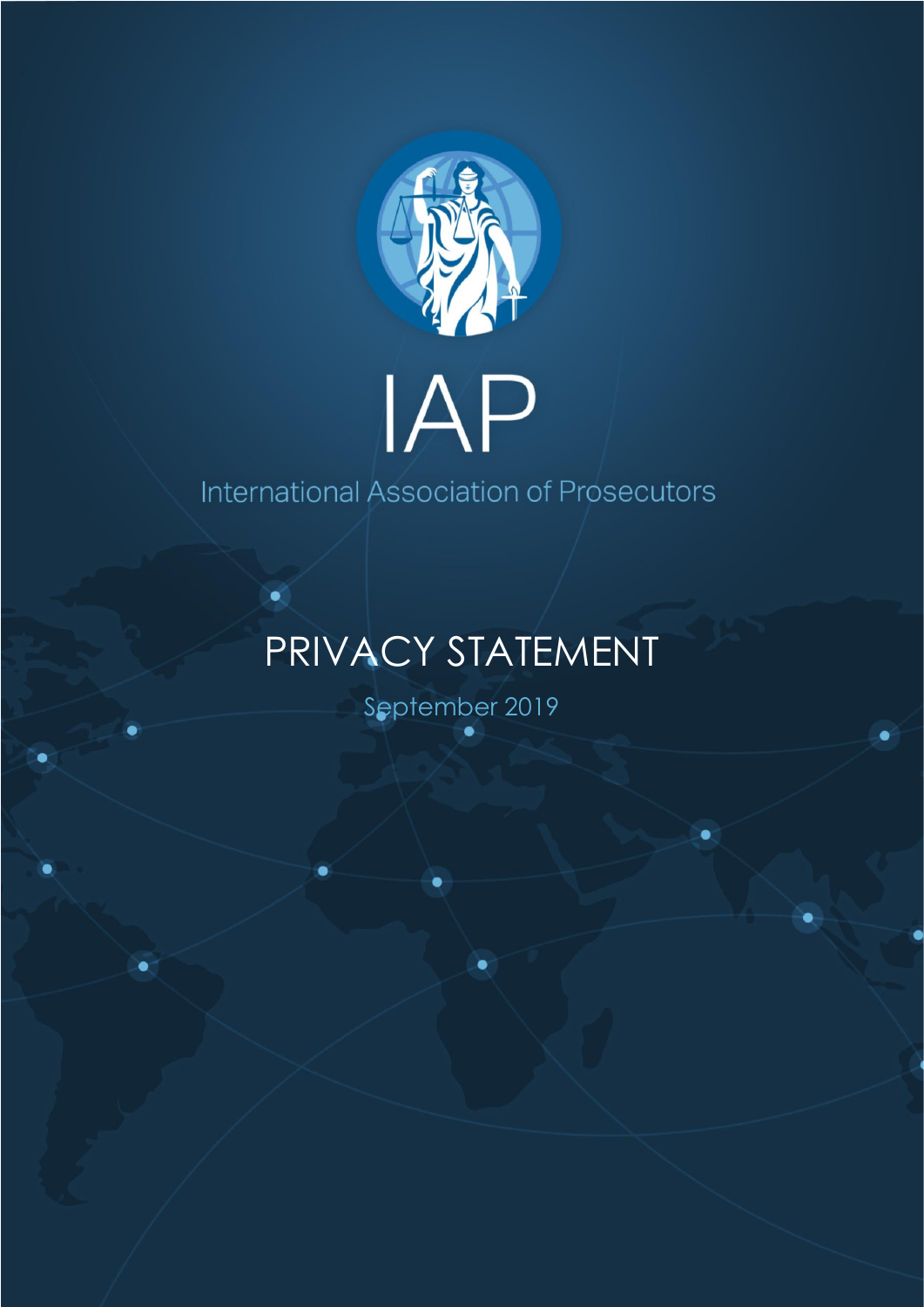## **INDEX**

| LEGAL BASIS FOR PROCESSING PERSONAL DATA  3 |  |
|---------------------------------------------|--|
|                                             |  |
|                                             |  |
|                                             |  |
|                                             |  |
|                                             |  |
|                                             |  |
|                                             |  |
|                                             |  |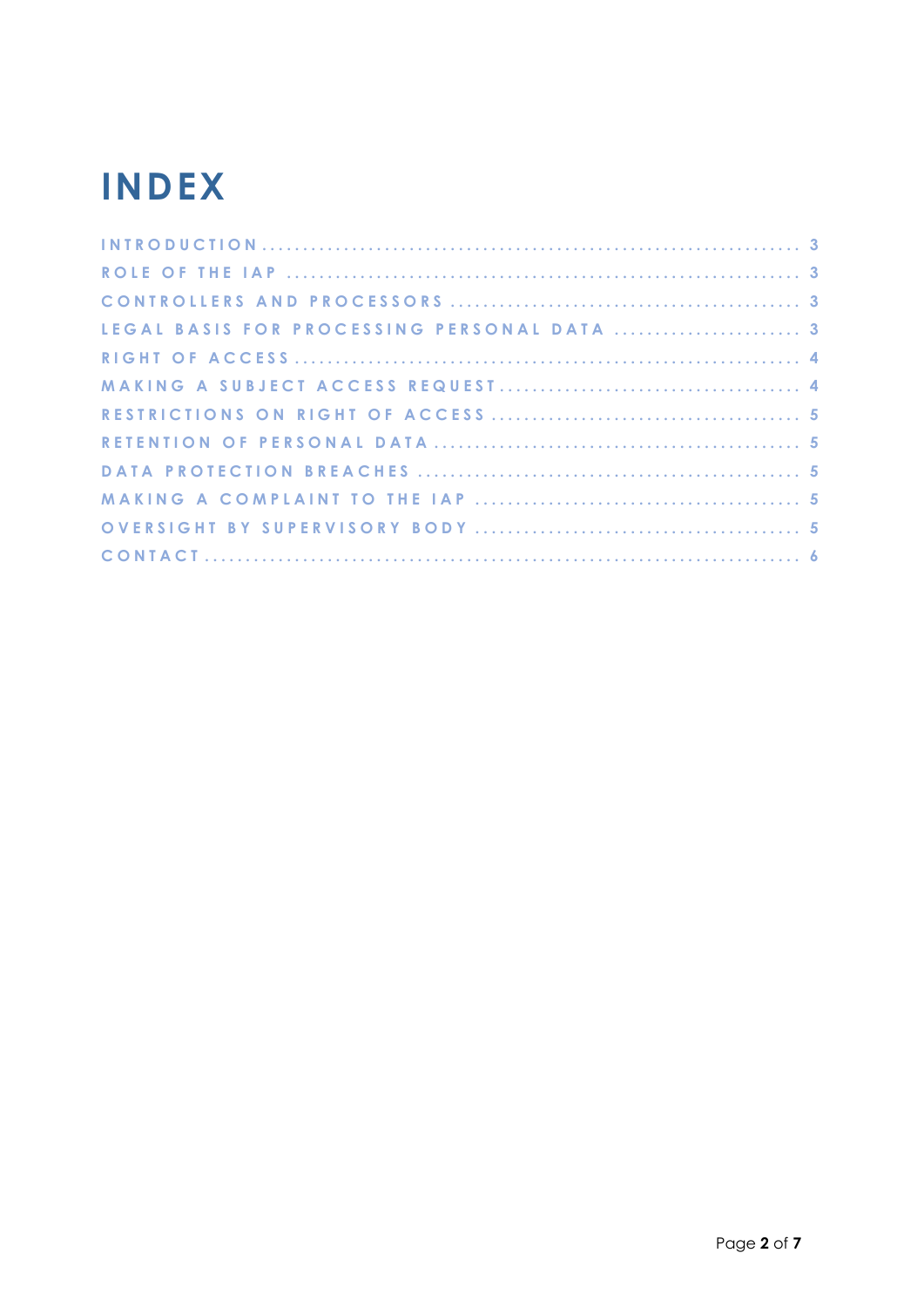### <span id="page-2-0"></span>**Introduction**

The General Data Protection Regulation (GDPR) came into force in May 2018.

The regulation is designed to protect people's privacy. It confers rights on individuals in relation to the privacy of their personal data, as well as responsibilities on individuals and organisations holding and processing that data.

Because the **International Association of Prosecutors** (**'IAP'**) **<sup>1</sup>** processes personal data it has certain obligations under the regulation. This statement explains what those obligations are and how we will comply with them. It does not deal with every possible situation and it does not give legal advice. Further information is available in the **IAP Data Protection Policy** which may be accessed **[HERE.](https://www.iap-association.org/Resources-Documentation/Privacy-Statement)**

#### <span id="page-2-1"></span>Role of the IAP

The IAP is an independent, non-governmental and non-political organisation and the only worldwide professional association for prosecutors.

The IAP has over 180 organisational members, including prosecuting agencies, associations of prosecutors and crime prevention agencies. Together with individual members, this represents over 350,000 prosecutors in more than 177 countries and territories around the world.

The IAP is committed to both setting and raising standards of professional conduct and ethics for prosecutors worldwide; promoting the rule of law, fairness, impartiality and respect for human rights and improving international cooperation to combat crime.

#### <span id="page-2-2"></span>Controllers and processors

The regulation specifies the role of controllers and processors.

The controller is the agency which alone or jointly with others, determines the purposes and means of the processing of personal data. The IAP is the data controller and is based in The Hague, the Netherlands in the European Union.

A processor is a natural or legal person, public authority, agency or other body which processes personal data on behalf of the controller. Some of the work of the IAP is undertaken by external processors. All such processors are required to act only on the instructions of the IAP and are obliged to fulfill their obligations in relation to the use of personal data under the regulation.

#### <span id="page-2-3"></span>Legal basis for processing personal data

Personal data processed by the IAP generally relates to membership details or to the general administration of the IAP Secretariat.

The categories of data processed include:

<sup>1</sup> The **International Association of Prosecutors**('**IAP**') is based on the Foundation Treasury International Association of Prosecutors, a non-profit foundation ('Stichting') established under Dutch law.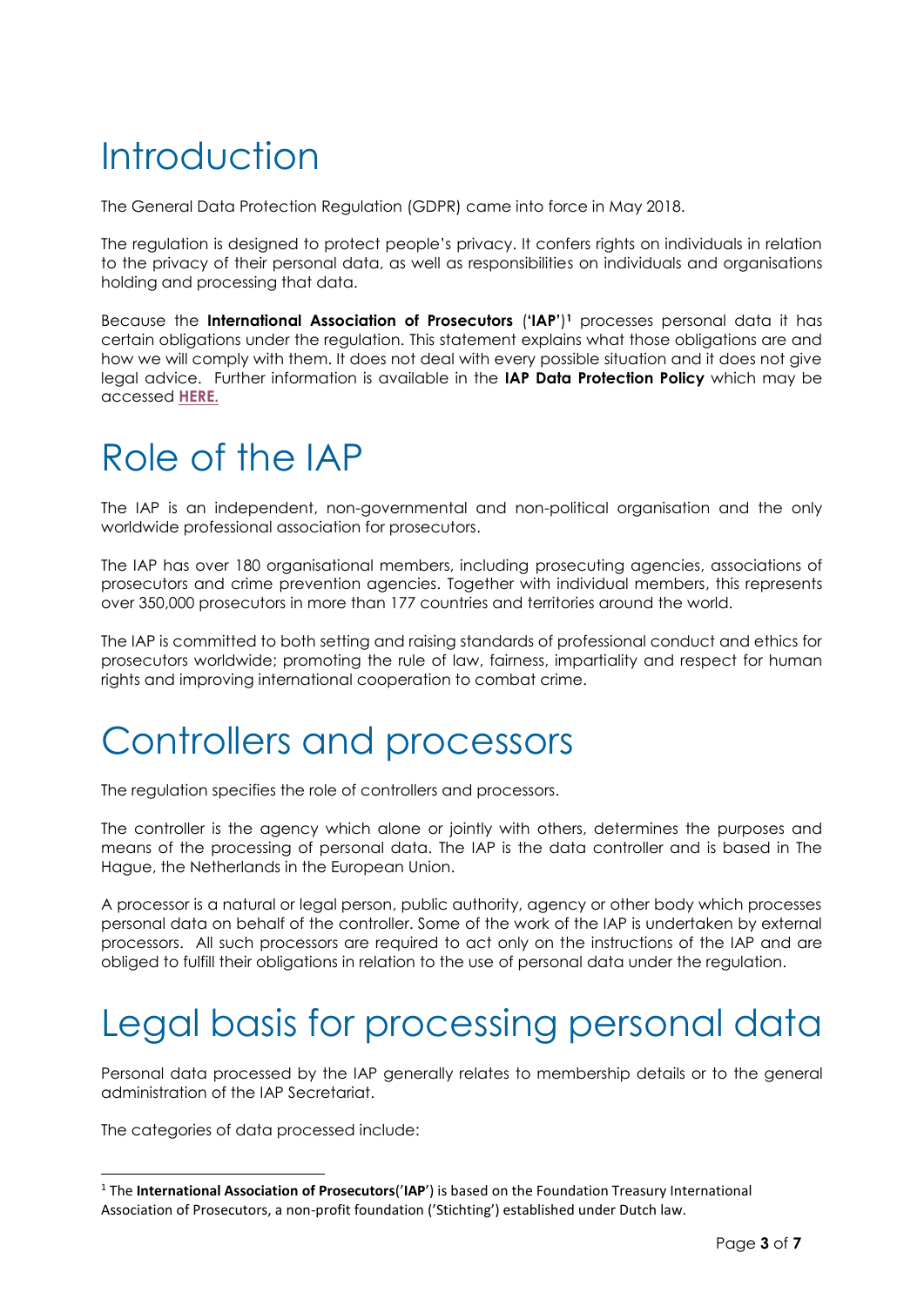- Names
- Addresses
- Telephone details
- Email details
- Staff records
- Payments made to service providers

In most instances, the IAP relies on legitimate interests for processing your personal data. When, for example, you request services or products from the IAP, the IAP has a legitimate organisational interest in using your personal data to respond to you and there is no overriding prejudice to you by the IAP using your personal data for this purpose. In some instances, we may rely on your consent to our use of your personal information.

#### <span id="page-3-0"></span>Right of access

Any individual whose personal data is being processed by the IAP has a right to know:

- Why the data is being processed;
- The categories of personal data being processed;
- The third parties, if any, to whom data has been disclosed;
- How long the data will be kept by the IAP.

If any individual wishes to know about their personal data, they can make a **Subject Access Request**.

#### <span id="page-3-1"></span>Making a subject access request

To make a subject access request please contact the IAP Secretariat at [dataprotection@iap](mailto:dataprotection@iap-association.org)[association.org](mailto:dataprotection@iap-association.org)

or write to us at the following address:

The Secretary-General IAP Secretariat Hartogstraat 13 2514 EP The Hague The Netherlands

Requests should be made in writing and applicants must provide proof of identity such as a copy of their passport or national identification card. This is to ensure that the Secretariat can clearly identify the applicant and locate their personal data.

Valid requests will be responded to within one month of receipt. If we receive many requests from you or we believe the request is complicated, we may extend the time limit. There is no fee for making an application.

If you believe that the information we hold about you is inaccurate you can ask us to correct or erase this information. Please be clear and exact about what information you believe is inaccurate and how we should correct it.

It is important to note that only personal data relating to an individual applicant can be provided, corrected or erased. The Secretariat cannot provide, correct or erase personal information relating to another individual.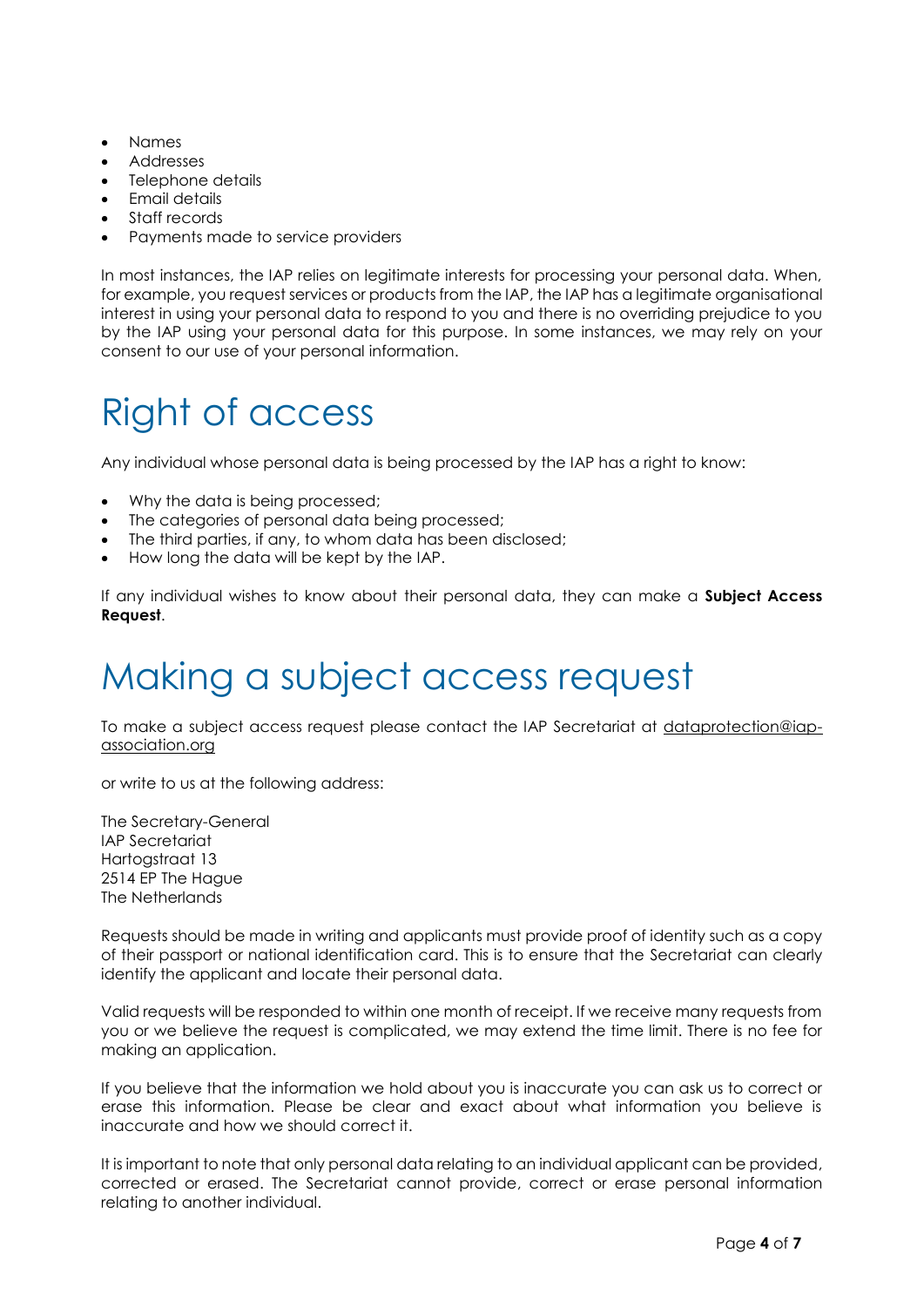#### <span id="page-4-0"></span>Restrictions on right of access

The controller may restrict, wholly or in part, the exercise of a right of a data subject where certain criteria are met. The restrictions are set out in Chapter III of the GDPR.

Where a controller restricts the exercise of a right of a data subject, the controller shall create and maintain a record in writing of the factual or legal basis for the decision to restrict the right. This record shall be made available to the supervisory body upon request.

You may lodge a complaint with the supervisory body arising out of our decision to apply restrictions to your rights as a data subject.

#### <span id="page-4-1"></span>Retention of personal data

We will not retain personal data for longer than is necessary and retention is subject to periodic reviews by the Secretariat.

#### <span id="page-4-2"></span>Data protection breaches

A personal data breach must immediately be reported to the IAP Secretariat. The Secretary-General will notify the supervisory authority of any reportable breach within 72 hours of becoming aware of the breach. The Secretariat will notify individuals affected by the data breach directly and without undue delay.

#### <span id="page-4-3"></span>Making a complaint to the IAP

If you wish to make a complaint about the way your personal data has been handled, please put it in writing to:

The Secretary-General IAP Secretariat Hartogstraat 13 2514 EP The Hague The Netherlands

[dataprotection@iap-association.org](mailto:dataprotection@iap-association.org)

#### <span id="page-4-4"></span>Oversight by supervisory body

For independent advice about the GDPR or to make a complaint contact:

Autoriteit Persoonsgegevens Bezuidenhoutseweg 30, PO Box 93374, 2509 AJ Den Haag The Netherlands

Website:<https://autoriteitpersoonsgegevens.nl/en>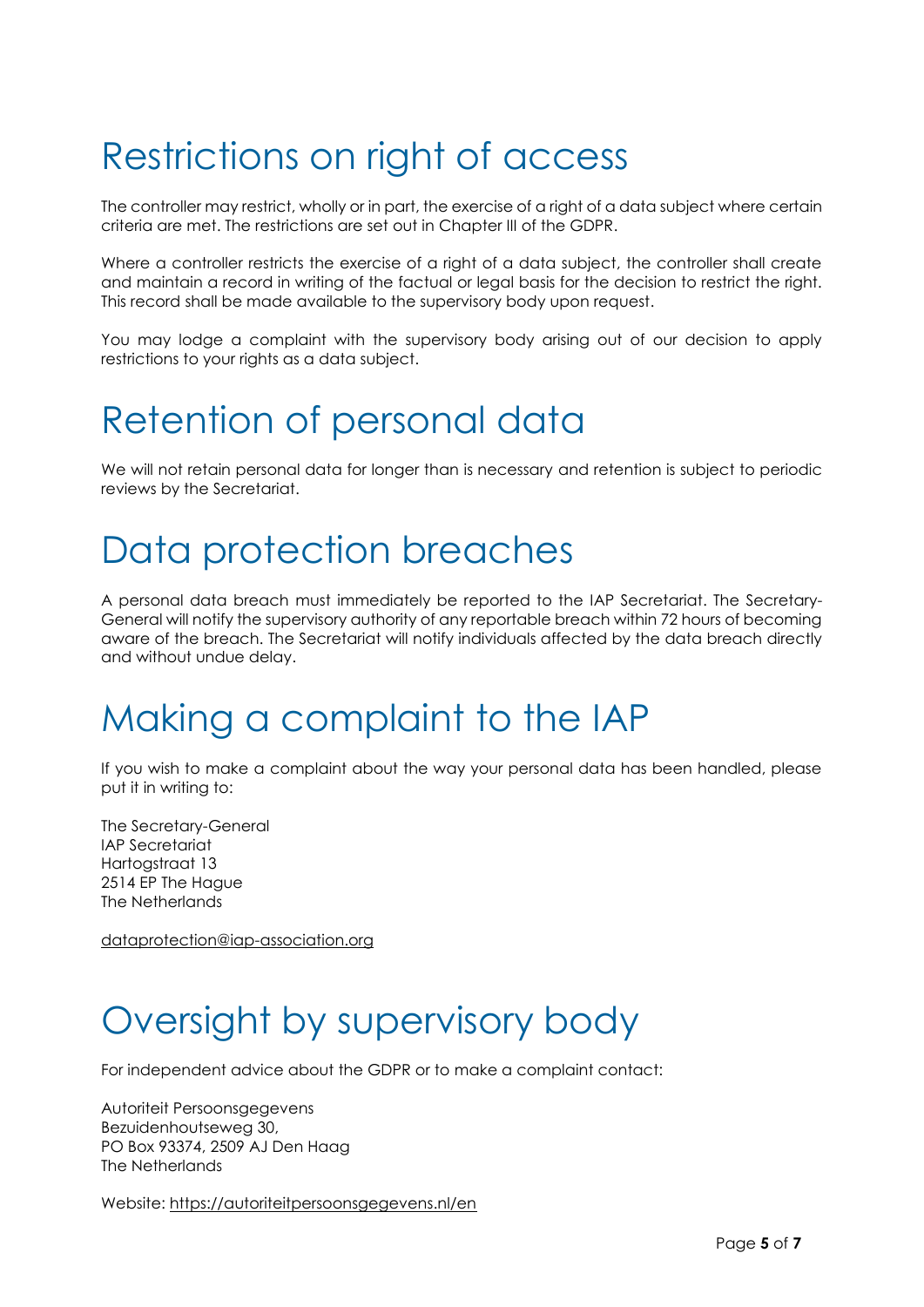#### <span id="page-5-0"></span>**Contact**

By post:

IAP Secretariat Hartogstraat 13 2514 EP The Hague THE NETHERLANDS

By email:

[dataprotection@iap-association.org](mailto:dataprotection@iap-association.org)

By phone:

+31 70 3630345